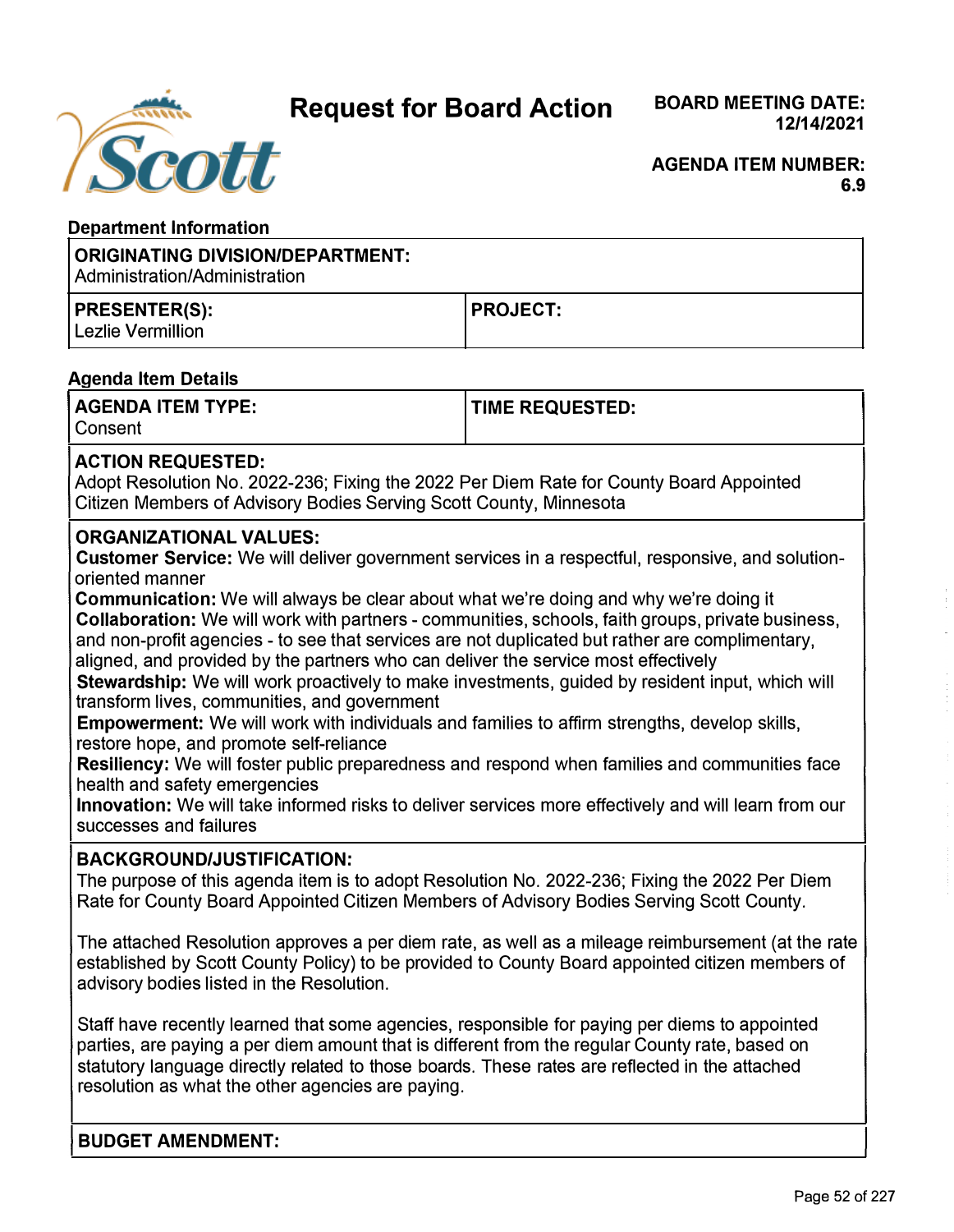# No

# **FUNDING DESCRIPTION:**

# **ATTACHMENTS:**

None

#### **Action MOTION/SECOND/VOTE: DEPUTY CLERK: ACTION TAKEN:** ne Anderse BwB/TW/Jayes **APPROVED**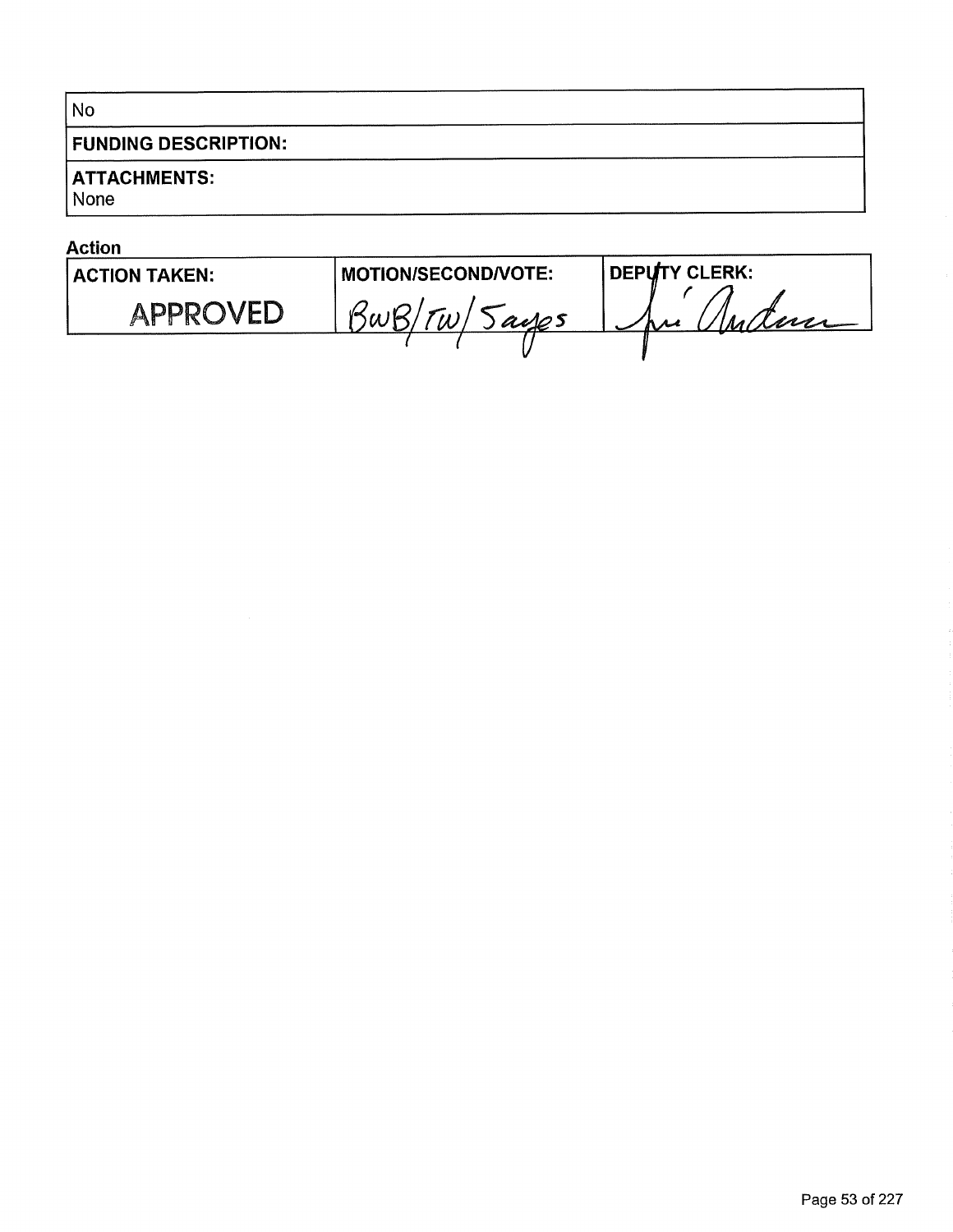## **BOARD OF COUNTY COMMISSIONERS SCOTT COUNTY, MINNESOTA**

## Date: December 14, 2021 **Resolution No.: 2021-236** Motion by Commissioner: Barb Weckman Brekke **Seconded by Commissioner: Tom Wolf**

## RESOLUTION NO. 2022-236; FIXING THE 2022 PER DIEM RATE FOR COUNTY BOARD APPOINTED CITIZEN MEMBERS OF ADVISORY BODIES SERVING SCOTT COUNTY, MINNESOTA

WHEREAS, it is the intent of the Scott County Board of Commissioners to provide equitable and just compensation for members of committees and other advisory bodies serving Scott County, for expenses incurred in their participation in the official activities of these groups; and

WHEREAS, it is the intent of the Scott County Board of Commissioners that members of Scott County advisory committees and boards be adequately compensated for use of their automobiles related to their service on such committees and boards.

NOW THEREFORE BE IT RESOLVED by the Board of Commissioners in and for the County of Scott, Minnesota, that members of Scott County advisory boards and committees required to use their private vehicles in service to that committee/board shall be compensated for such use by reimbursement for the costs of gasoline, oil, maintenance, insurance, depreciation and all other related expenses, at the rate established by Scott County Policy.

BE IT FURTHER RESOLVED that in accordance with provisions of Minnesota Statute §375.47, the 2022 per diem rate to be paid to all duly appointed members representing Scott County on the following committees and advisory bodies authorized by the County Board is fixed at the sum of \$50.00:

- Board of Adjustment
- Community Corrections Advisory Board
- Human Services Resource Council
- Mental Health Local Advisory Council
- Scott County Extension Committee
- Scott County Parks Advisory Commission
- Scott County Personnel Board of Appeals
- Scott County Planning Advisory Commission
- Scott Watershed Management Organization Planning Commission
- Solid Waste Advisory Committee

BE IT FURTHER RESOLVED that in accordance with the provisions of Minnesota Statute §469.011, Subd. 4 the 2022 per diem rate to be paid to duly appointed members representing Scott County on the Community Development Agency Board is fixed at the sum of \$75.00.

BE IT FURTHER RESOLVED that in accordance with the provisions of Minnesota Statute §103D.315. Subd 8, the 2022 per diem rate to be paid to duly appointed members representing Scott County on the Lower Minnesota River Watershed District Board of Managers is fixed in the sum of \$125.00.

BE IT FURTHER RESOLVED that in accordance with the provisions of Minnesota Statute §103D.315, Subd 8, the 2022 per diem rate to be paid to duly appointed members representing Scott County on the Prior Lake-Spring Lake Watershed District Board of Managers is fixed in the sum of \$125.00 if a meeting requires managers to take action by voting, and at \$40.00 if a meeting does not involve voting.